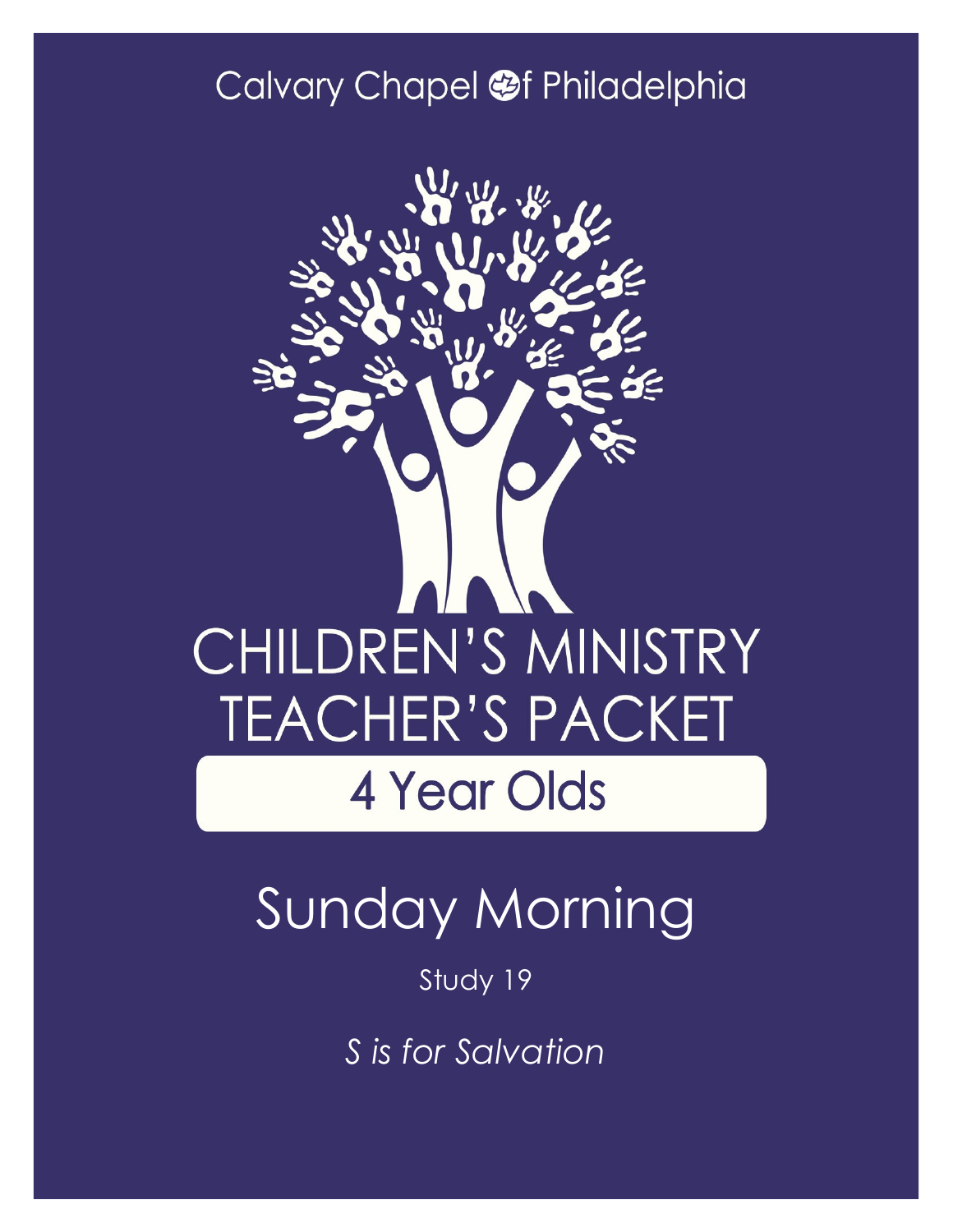### S is for Salvation

The Objective is the key concept for this week's lesson. It should be the main focus of the study.

These are the key verses that you will find helpful in teaching your study this week. The "Main passage" is the basis of the study, where the other verses support the objective of the lesson.

There is a memory verse for the students that relates to every study. If a student can memorize the verse for the following week you may give them a prize from the "reward box" found on your cart.

An introductory activity or question that will settle the class, draw their attention to the study and prepare their hearts for God's Word.

**Objective Use the story of Zacchaeus to show the children that salvation is available to all who ask.** 

**Key Verses** Luke 19:1-10—Main Teaching Passage Isaiah 1:18 2 Corinthians 5:17

#### **Memory Verse** Psalm 33:4 (May Memory Verse)

"For the word of the LORD is right, and all His work is done in truth."

### **Hook**

Ask the students if any of them have a favorite toy or teddy bear. Tell them to imagine that the object they named accidentally fell into the trash can. Just when the trash is about to get thrown into the garbage truck and be gone forever, the students see their favorite toy. Ask them, "What do you do? Do you let your favorite toy be thrown away forever, or do you go and get the toy, no matter how dirty, and bring it back into the house?"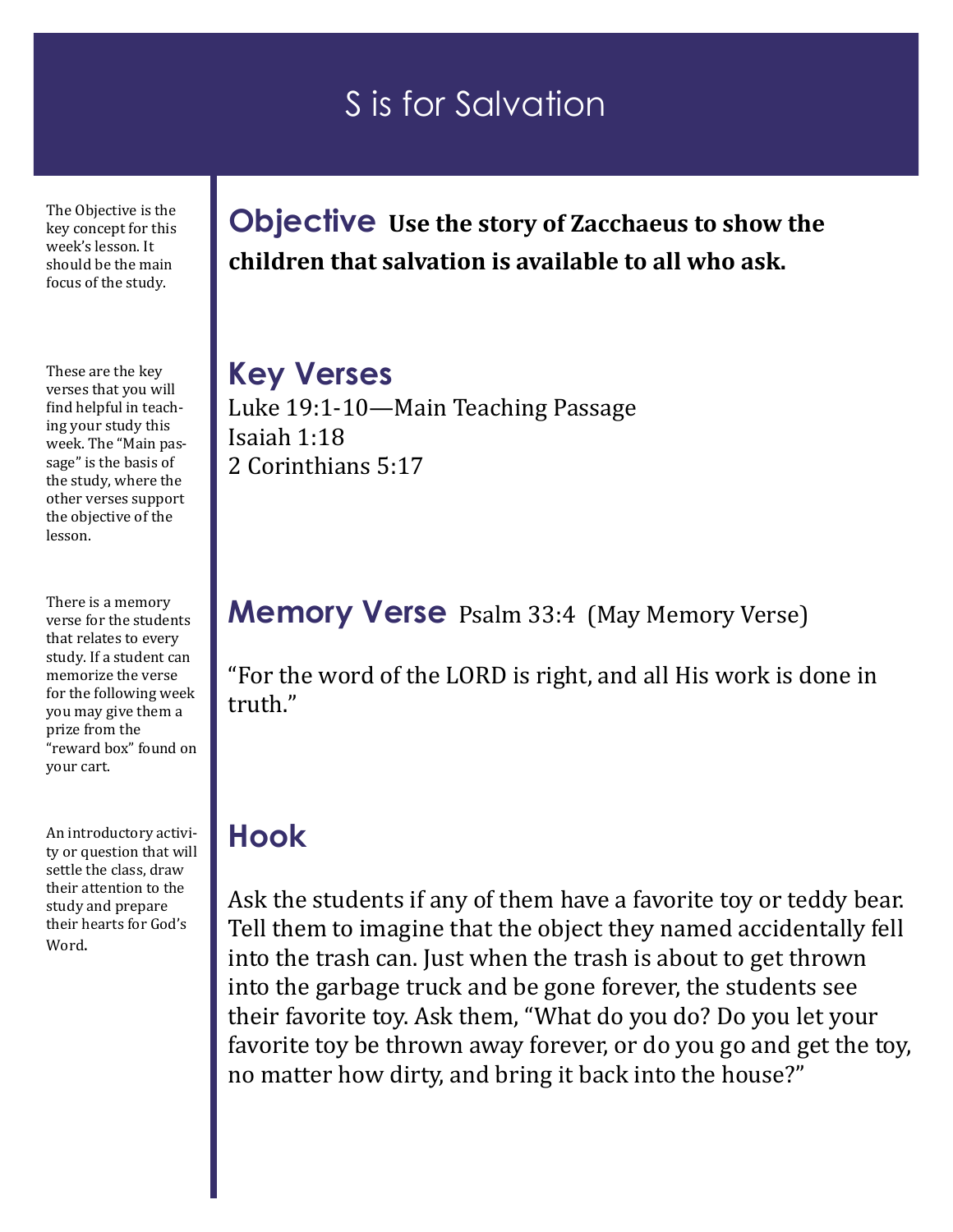What does the Bible say? This is where we will read a passage or series of passages that teach on the subject of the day.

BOOK

In Luke 19:1-10, we are introduced, to the character of Zacchaeus, a chief tax collector, who we are told is very rich. Tax collectors were hated in Israel, not only because they cheated the common people to line their own pockets, but also because they helped the Romans, who were the enemies of Israel.

The focus of this passage is Zacchaeus' heart, not his short stature. Despite all of his moral failings, he was still desperate to see the Lord, so desperate that he would do whatever it took just to get a glimpse of Him. This included climbing a tree, an act that would be considered shameful for a man of Zacchaeus' social standing. When Zacchaeus finally came face to face with Jesus, he underwent an instant transformation. He gave up half of all his wealth and promised to pay back the people that he cheated 4 times over. Christ responded to this by declaring that Zacchaeus has been saved: "Today salvation has come to this house" (verse 9). The reaction of the crowd was one of shock. How could Christ even think about staying in the house of such a wicked and sinful person? 2 Corinthians 5:17 says that when someone is in Christ, they are a new creation, and that the old has gone, the new has come, and that is exactly what Zacchaeus became: a new creation.

#### The interpretation/ exegesis of the passage. What does this passage mean? How does this passage apply to my life?

# LOOK

The Bible tells us that sin is like dirt. It stains us, makes us unclean, and even starts to make us stink. Isaiah 1:18 tells us that every time we sin, it's like pouring a bottle of ketchup on a clean white t-shirt. We might try and clean it up as best we can, but that ketchup is going to leave a big red stain. Zacchaeus had done a lot of things wrong. He had hurt a lot of people and stolen money from them. Zacchaeus was covered in sin, and everyone knew it. In the Bible story that we read, there was only person that wanted to even speak to Zacchaeus, and that was Jesus.

Jesus didn't care how dirty Zacchaeus was. He didn't care how much sin Zacchaeus had committed. Jesus wanted to spend time with Zacchaeus because Jesus wanted Zacchaeus to be saved. In the same that you wouldn't let your favorite toy or stuffed animal get thrown into the garbage truck and get taken away forever, Jesus didn't want to lose Zacchaeus. You would go an save your favorite stuffed animal or toy no matter dirty or polluted it had gotten. You would bring it back into the house and you would clean it up, wash it down, and make it as good as new. That is exactly what Jesus wanted to do with Zacchaeus.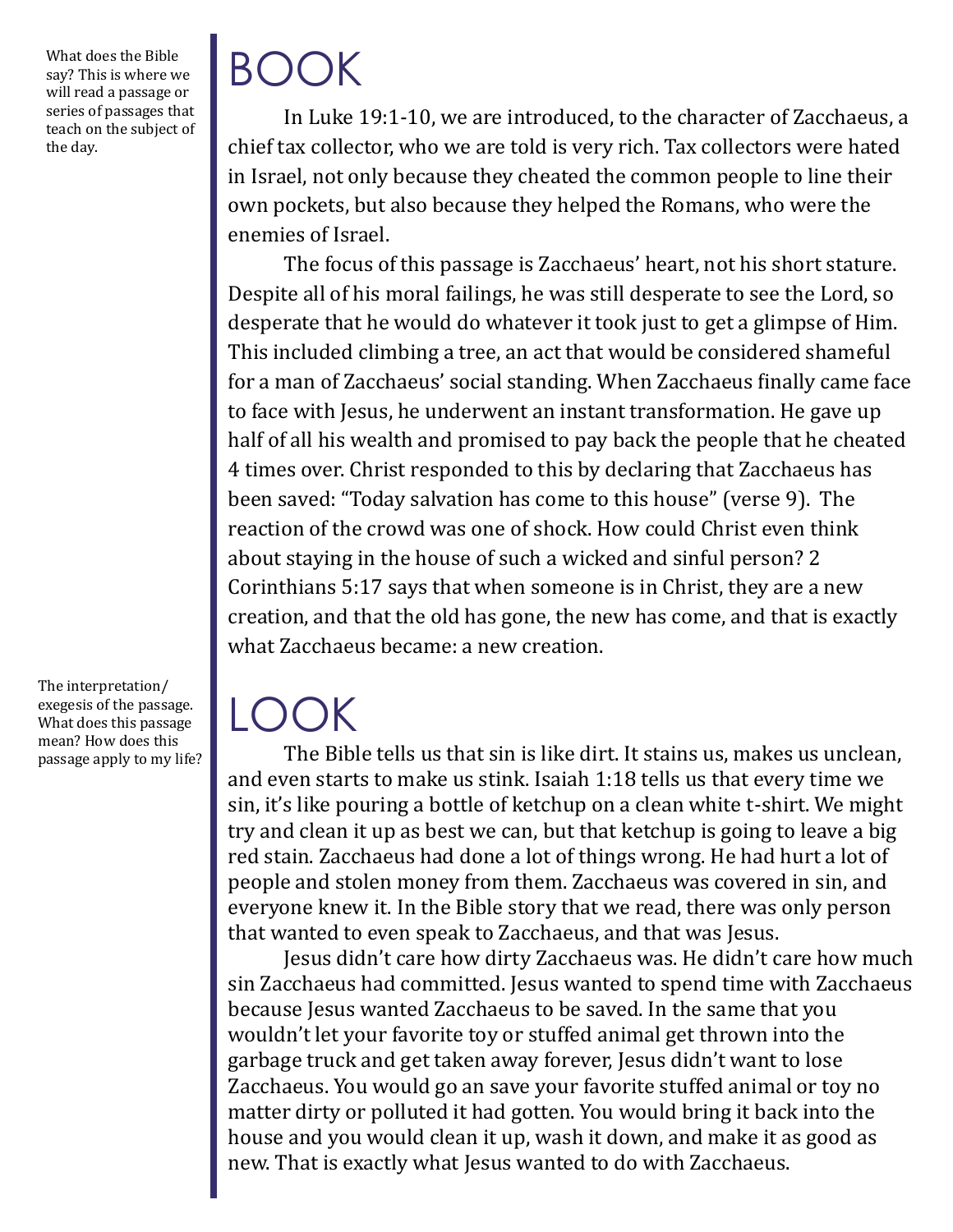## LOOK (Continued)

Zacchaeus wanted to see Jesus, but Jesus came marching straight over to him and stood at the bottom of the tree that he climbed. Jesus went out of His way to go and speak to Zacchaeus. When Jesus spoke to him, Zacchaeus was changed. It didn't matter what Zacchaeus had done in the past. It didn't matter how many times he had lied, cheated, and stolen. Jesus still wanted to save him. You would save your favorite toy from the trash because you love it. Jesus saved Zacchaeus because Jesus loves Zacchaeus. When God saves someone, we call it salvation.

When Zacchaeus was saved by Jesus, something changed in his life. He didn't want to cheat people anymore. He didn't want to lie to people or hurt them anymore. In fact, Zacchaeus started giving all his money away, helping the people that he used to hurt. Jesus loves you and me just as much as He loved Zacchaeus, and Jesus wants to do the same thing for us that He did to Zacchaeus. He wants to meet with us, spend time with us, clean us and make us a new creation. Today we learn that S if for Salvation because that's what God wants for all of us: salvation.

# TOOK

Recap the lesson: Ask the students what it means for us to be saved. Ask them why Jesus would want to save us even though we have sinned and made ourselves unclean.

**Pray:** Thank the Lord that through Him our sins can be washed as white as snow. Ask Him for the strength to change the things in our lives that are sinful. Praise Him for the work that He did on the cross for us.

**Parent Question:** What did Jesus do to save us from our sins? Why?

What is my response to this passage of Scripture? How should my life change according to what this passage teaches me? What are the practical things I can do throughout the week to make this true in my life?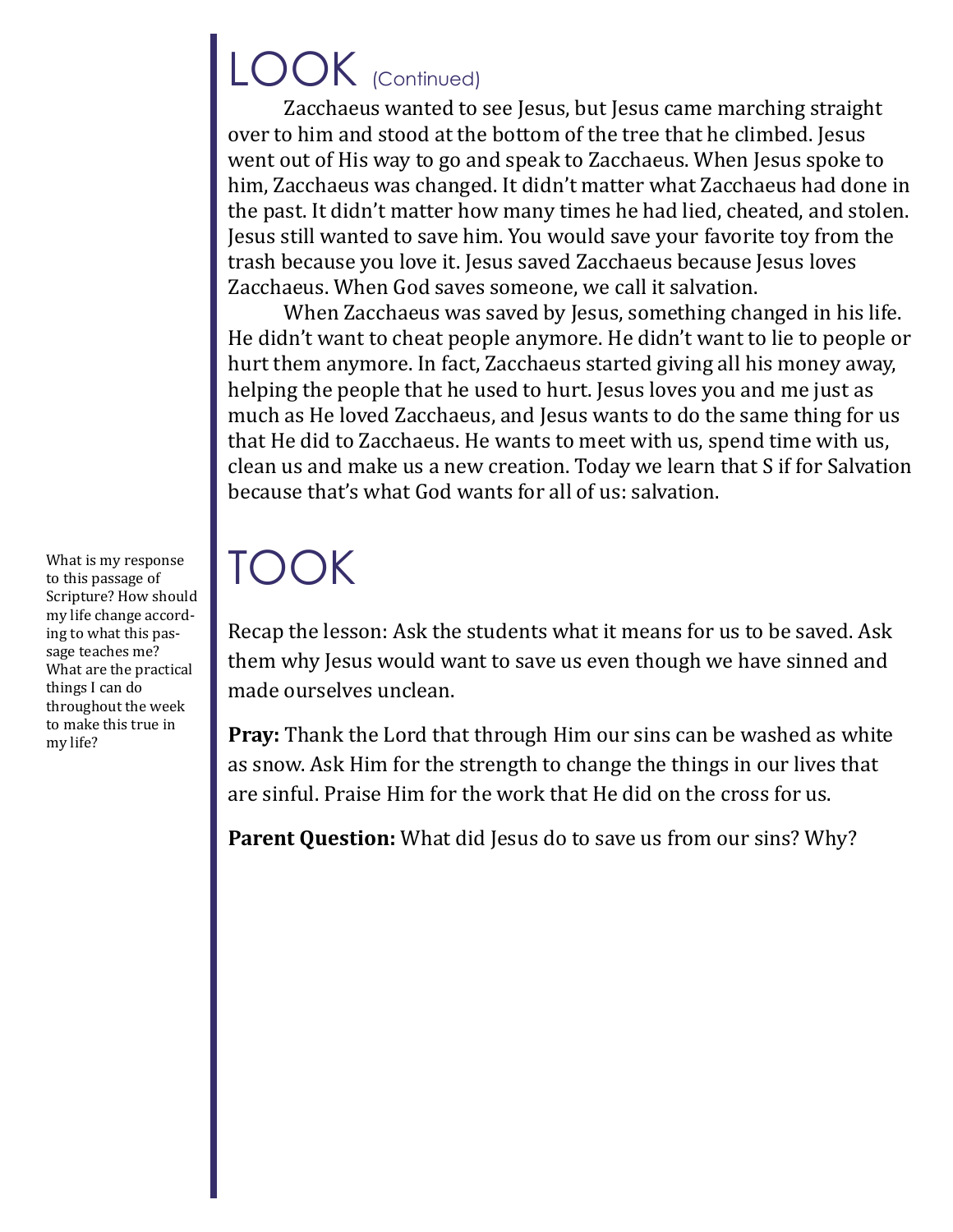## FURTHER STUDY

#### **Commentary on Luke 19:1-10 by David Guzik**

#### *Luke 19 - The Triumphal Entry*

A. Jesus and Zacchaeus

1. (1-4) Zacchaeus climbs a tree and risks ridicule to see Jesus.

Then *Jesus* entered and passed through Jericho. Now behold, *there was* a man named Zacchaeus who was a chief tax collector, and he was rich. And he sought to see who Jesus was, but could not because of the crowd, for he was of short stature. So he ran ahead and climbed up into a sycamore tree to see Him, for He was going to pass that*way.*

a. **Jesus entered and passed through Jericho**: Jericho was an ancient and important city, and as Jesus passed through the city on His way to Jerusalem, it seems that the reason was to meet with this **man named Zacchaeus**.

i. Jericho was a prosperous city. "It had a great palm forest and world-famous balsam groves which perfumed the air for miles around. Its gardens of roses were known far and wide. Men called it 'The City of Palms.' Josephus called it 'a divine region,' 'the fattest in Palestine.' The Romans carried its dates and balsam to worldwide trade and fame." (Barclay)

b. **Zacchaeus, who was a chief tax collector**: Zacchaeus was not only a tax collector, but a **chief tax collector** - and the Jews hated men like him. This was not only due to their natural dislike of taxes, but more so to the fact that due to the practice known as tax farming, the collector made his profit on whatever *extra* he could get away with charging his victims. A tax collector was highly motivated to make the taxes as high as possible.

i. When the tax collectors came to John the Baptist, asking how they could get right with God, he told them *collect no more than what is appointed for you* (Luke 3:13). If you were a tax collector and you were rich, you were a rogue.

ii. Morris on **chief tax collector**: "The title is not found anywhere else, so its precise significance is not known, but it seems to point to the head of the local taxation department."

iii. The name **Zacchaeus** means "pure one." This man was anything but pure - until he received Jesus. "He should by his name have been a puritan (in the best sense), but he was an arch-publican, a public sinner, not simple, but subtle, a griping extortioner, a rich but wretched sycophant." (Trapp)

c. **He sought to see who Jesus was**: Zacchaeus wanted to set his eyes on Jesus; he *sought after Him*. Perhaps Zacchaeus had heard that Jesus accepted people like him; he longed to see this remarkable Man Jesus for himself.

d. **He was of short stature**: His natural state gave him a disadvantage in seeking after Jesus. It also probably affected his personality; small in size, we can imagine how Zacchaeus was mocked and hated by others – and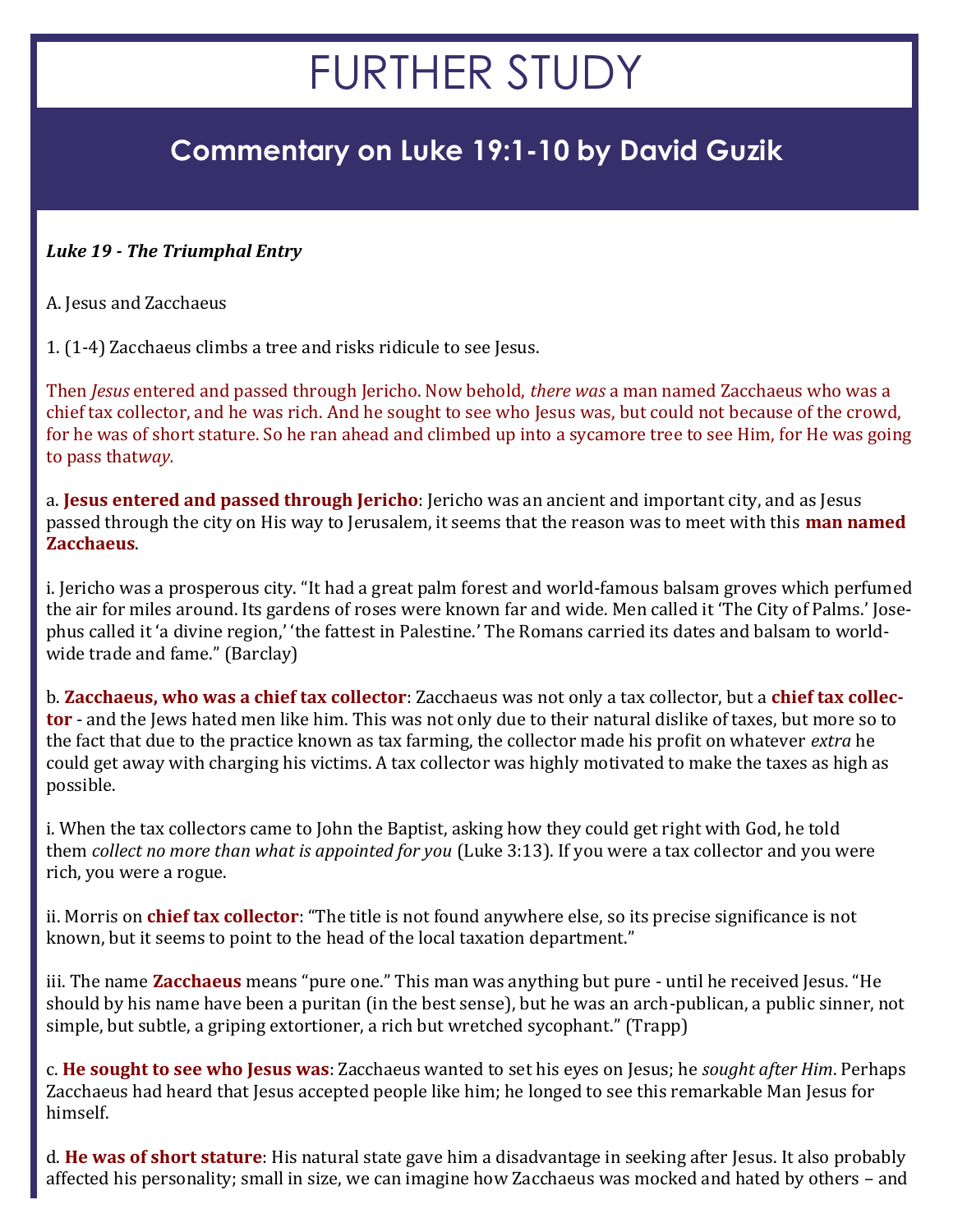how he returned the favor by increasing the taxes on his victims.

i. If Zacchaeus had a small heart, he would have given up and not worked to see Jesus. "But Zacchaeus had had a great will to grown rich, and he had found there a way to *that*. And now he had a great will to see Jesus, and he was not the sort of person to be stopped." (Morrison)

e. **He ran ahead and climbed up into a sycamore tree to see Him**: Because Zacchaeus sought Jesus so intensely, he didn't mind doing something that many thought was beneath the dignity of a grown, wealthy man he climbed up **a sycamore tree**.

i. He climbed the tree like a little boy, and without knowing fulfilled Jesus' word that unless we become like children we will not see the kingdom of God (Matthew 18:3).

ii. "A traveller describes the tree as being like 'the English oak, and its shade is most pleasing… It is very easy to climb." (Barclay)

iii. "I wish there were more of us who did not mind being laughed at if only what we did helped us to see Jesus." (Maclaren)

2. (5-6) Jesus invites Himself to Zacchaeus' house.

And when Jesus came to the place, He looked up and saw him, and said to him, "Zacchaeus, make haste and come down, for today I must stay at your house." So he made haste and came down, and received Him joyfully.

a. **He looked up and saw him**: Because Zacchaeus worked hard and risked embarrassment to see Jesus, *Jesus saw him* and did not pass him by. In the best sense, Zacchaeus stood out to Jesus, and Jesus connected with Him.

b. **Zacchaeus, make haste**: Jesus started by calling **Zacchaeus** by name. Jesus knew the importance of a person's name. This may have been the first time Zacchaeus heard someone besides his mother say his name in a kind way.

i. Saying his name made all the difference; Jesus told **Zacchaeus**, "I know you, and I lay some claim upon you."

ii. Jesus knew the importance of a name. He said that He calls His sheep by name: *To him the doorkeeper opens, and the sheep hear his voice; and he calls his own sheep by name and leads them out* (John 10:3). In Revelation, we are promised a new name that only God and we know. When we get to heaven, there will be someone there who knows our name.

c. **Make haste and come down**: Jesus told Zacchaeus to *hurry* and to **come down**. If He did not hurry the opportunity might be lost; if he did not lower himself he would never meet Jesus.

i. This says to each, "Come down from your high place; Jesus would never have eaten with Zacchaeus if he stayed in the sycamore tree."

d. **Today I must stay at your house**: Jesus didn't merely want to preach to Zacchaeus and convert him in a spiritual or religious sense. Jesus wanted to have *real relationship* with Zacchaeus, beginning with a meal and time spent together.

i. Jesus invited Himself to spend time with Zacchaeus, the hated outcast. The early church was despised for its acceptance of outcasts (1 Corinthians 1:26-31), but the early Christians regarded this as something glorious, not shameful.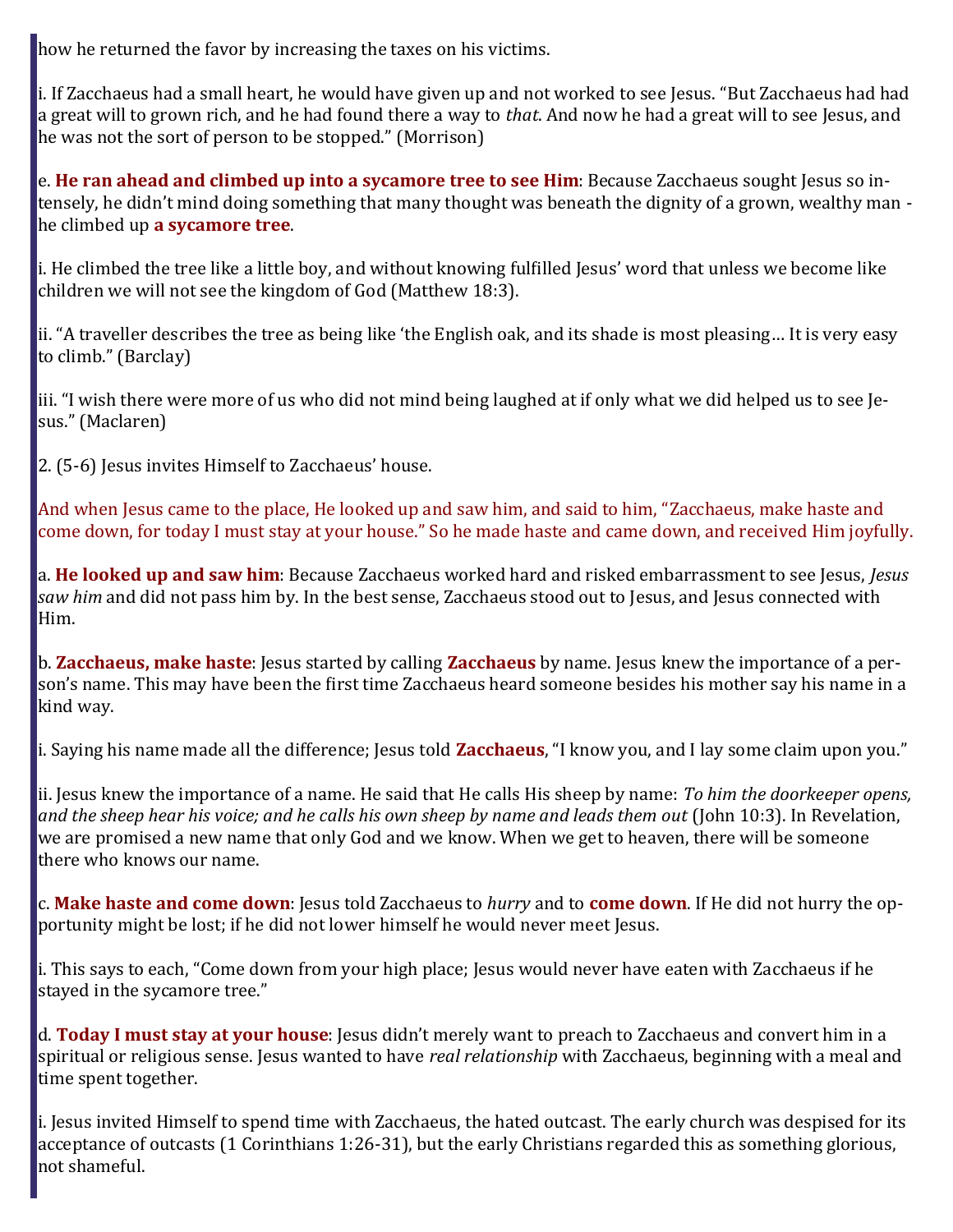e. **And received Him**: Jesus would only come into the house of Zacchaeus and into his life *if invited*, if *received*. He received Jesus first, and then started a relationship with Him.

i. "Christ will not force himself into any man's house, and sit there against the man's will. That would not be the action of a guest, but of an unwelcome intruder." (Spurgeon)

ii. Perhaps Zacchaeus had a lot of questions; but he didn't ask them from the sycamore tree. He came down from the tree, met Jesus, and then asked Him whatever he wanted to.

f. **And received Him joyfully**: Zacchaeus was *happy* to receive Jesus. Jesus called Zacchaeus to Himself, and it was to *Jesus* that he came, and happily so. Zacchaeus received **Him** – that is, Jesus Himself. Not primarily to a creed or a doctrine, not to a theory, and not to a ceremony – but to Jesus.

i. Jesus was on His way to Jerusalem, and would be received into the city with joy, with what is called *the triumphal entry*. Here, before that, He had a different entry into the heart of just *one man*. This entrance, this reception seemed to have more lasting results.

ii. Jesus is joyful to receive sinners, and they are joyful to be saved. We know that the joy of Jesus is greater, because it is more blessed to give than to receive.

iii. Zacchaeus is a model to everyone of how to receive Jesus:

- Receive Jesus by seeking after Him with real effort.
- Receive Jesus by humbling yourself.
- Receive Jesus no matter how sinful or hated you are.
- Receive Jesus as He invites you by name.
- Receive Jesus without delay.
- Receive Jesus by coming down to Him.
- Receive Jesus Himself.
- · Receive Jesus into your *life*, your *home*.
- Receive Jesus joyfully.
- Receive Jesus despite what other say.
- Receive Jesus with repentance and restitution.

3. (7-10) Zacchaeus renounces his sin and Jesus proclaims his salvation.

But when they saw *it,* they all complained, saying, "He has gone to be a guest with a man who is a sinner." Then Zacchaeus stood and said to the Lord, "Look, Lord, I give half of my goods to the poor; and if I have taken anything from anyone by false accusation, I restore fourfold." And Jesus said to him, "Today salvation has come to this house, because he also is a son of Abraham; for the Son of Man has come to seek and to save that which was lost."

a. **He has gone to be a guest with a man who is a sinner**: The people (**they all**, not only the religious leaders) thought Jesus had gone too far by associating with a man as bad as Zacchaeus – so they protested.

i. "Jesus Christ did not teach Zacchaeus by going to his house that character was of no consequence; on the contrary, Zacchaeus perceived at once that character was of the greatest consequence, and so he stood forth, and said 'Behold, Lord, the half of my goods I give to the poor; and if I have taken anything from any man by false accusation, I restore him fourfold.'" (Spurgeon)

b. **Look, Lord…I restore fourfold**: In receiving Jesus and spending just a little time with Him, Zacchaeus